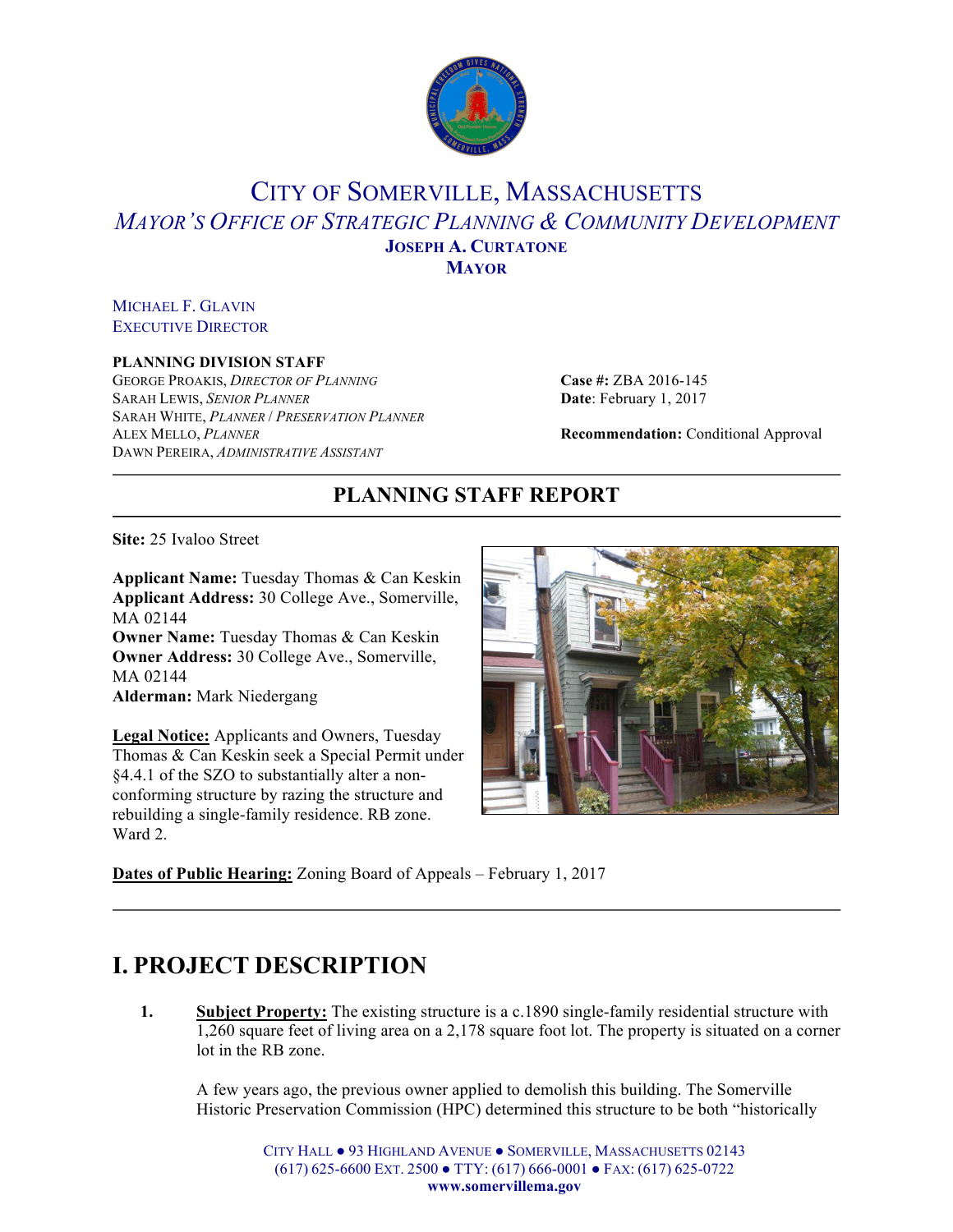significant" and "preferably preserved" and imposed the 9-month demolition delay on the property. That delay has long since run out, leaving the current owners the right to raze the structure without further HPC review.

**2. Proposal:** The Applicant proposes to alter the property by demolishing the existing building and constructing a new, single-family residence. The property will provide two on-site parking spaces and will be re-landscaped. A roof deck is proposed and the height of the building will increase by eleven (11) feet from 22 feet to 33 feet tall.

### **3. Green Building Practices:**

None reported with this application

#### **4. Comments:**

*Ward Alderman*: Maryann Heuston has been sent a copy of this report.

## **II. FINDINGS FOR SPECIAL PERMIT (SZO §4.4.1):**

In order to grant a special permit, the SPGA must make certain findings and determinations as outlined in §5.1 of the SZO. This section of the report goes through §5.1 in detail.

### **1. Information Supplied:**

- Staff finds that the information provided by the Applicant conforms to the requirements of §4.4.1 of the SZO and allows for a comprehensive analysis of the project with respect to the required Special Permits.
- Staff has conditioned the project requiring the Applicant to submit a plan set that clearly indicates the non-conforming section of the building foundation to be retained so that the new residence can be built off of it. Staff has further conditioned the project to require a comprehensive landscape plan that indicates specific plantings, fencing, etc., and locations thereof.
- **2. Compliance with Standards:** *The Applicant must comply "with such criteria or standards as may be set forth in this Ordinance which refer to the granting of the requested special permit." Section 4.4.1 states that "[l]awfully existing one-and two-family dwellings which are only used as residences, which are non-conforming with respect to dimensional requirements, may be enlarged, extended, renovated or altered by special permit granted by the SPGA…"*
	- The existing structure is non-conforming with regard to lot area, front yard setback, rear yard setback, and left yard setback. After the demolition of a dimensionally non-conforming structure has occurred, the only manner in which an Applicant can rebuild on the same lot is if a portion of an original nonconformity is retained off of which the new structure is constructed. Typically, a portion of an original foundation wall is retained off of which subsequent reconstruction is driven. In essence, this allows the Applicant to apply to "extend" an existing non-conformity. Such is the case with 25 Ivaloo Street.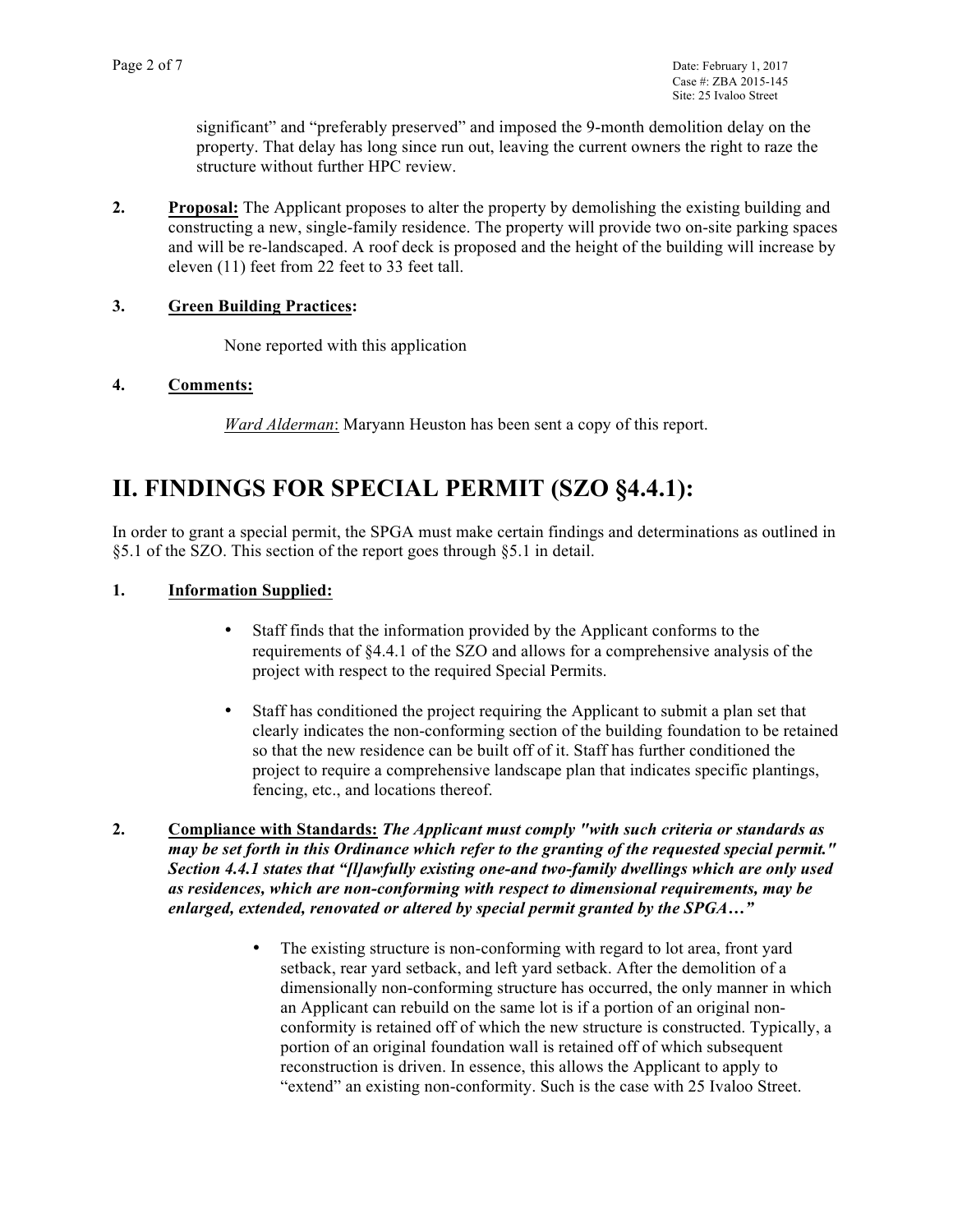- While extending a non-conformity, the plans for 25 Ivaloo Street improve other existing non-conformities, in particular increasing the amount of landscaped area from 35.7% to 45%, and pulling back the west side yard setback so that it becomes conforming.
- **3. Consistency with Purposes:** *The Applicant has to ensure that the project "is consistent with (1) the general purposes of this Ordinance as set forth in Article 1, and (2) the purposes, provisions, and specific objectives applicable to the requested special permit which may be set forth elsewhere in this Ordinance, such as, but not limited to, those purposes at the beginning of the various Articles."* 
	- The proposal, as conditioned, is consistent with the general purposes of the Ordinance as set forth under  $\S 1.2$ , which includes, but is not limited to promoting the health, safety, and welfare of the inhabitants of the City of Somerville; to secure safety from fire, panic and other dangers; and to encourage the most appropriate use of land throughout the City.
	- Staff finds that the proposal is also consistent with the purposes of the RB district which are *"…to establish and preserve medium density neighborhoods of one-, two-, and three-family homes, free from other uses except those which are both compatible with and convenient to the residents of such districts."*

### **4. Site and Area Compatibility:** *The Applicant has to ensure that the project "(i)s designed in a manner that is compatible with the characteristics of the built and unbuilt surrounding area, including land uses."*

- Ivaloo Street and the immediate surroundings are populated with several 1.8--story Mansard-roofed residential structures (several of which whose rooflines have been altered from the original Mansard style), gable-fronted residential structures and several low-rise, multi-unit apartment buildings of various styles. It appears that 25 Ivaloo Street, at one time, may have presented a true Mansard roof.
- Staff finds that generally, the proposed Mansard-style design of the new residence is in keeping with the height, massing and style of immediate nearby buildings.

### **5. Housing Impact:** *Will not create adverse impacts on the stock of existing affordable housing.*

- The proposal will not add to the existing stock of affordable housing.
- 6. **SomerVision Plan:** *Complies with the applicable goals, policies and actions of the SomerVision plan, including the following, as appropriate: Preserve and enhance the character of Somerville's neighborhoods, transform key opportunity areas, preserve and expand an integrated, balanced mix of safe, affordable and environmentally sound rental and homeownership units for households of all sizes and types from diverse social and economic groups; and, make Somerville a regional employment center with a mix of diverse and highquality jobs.*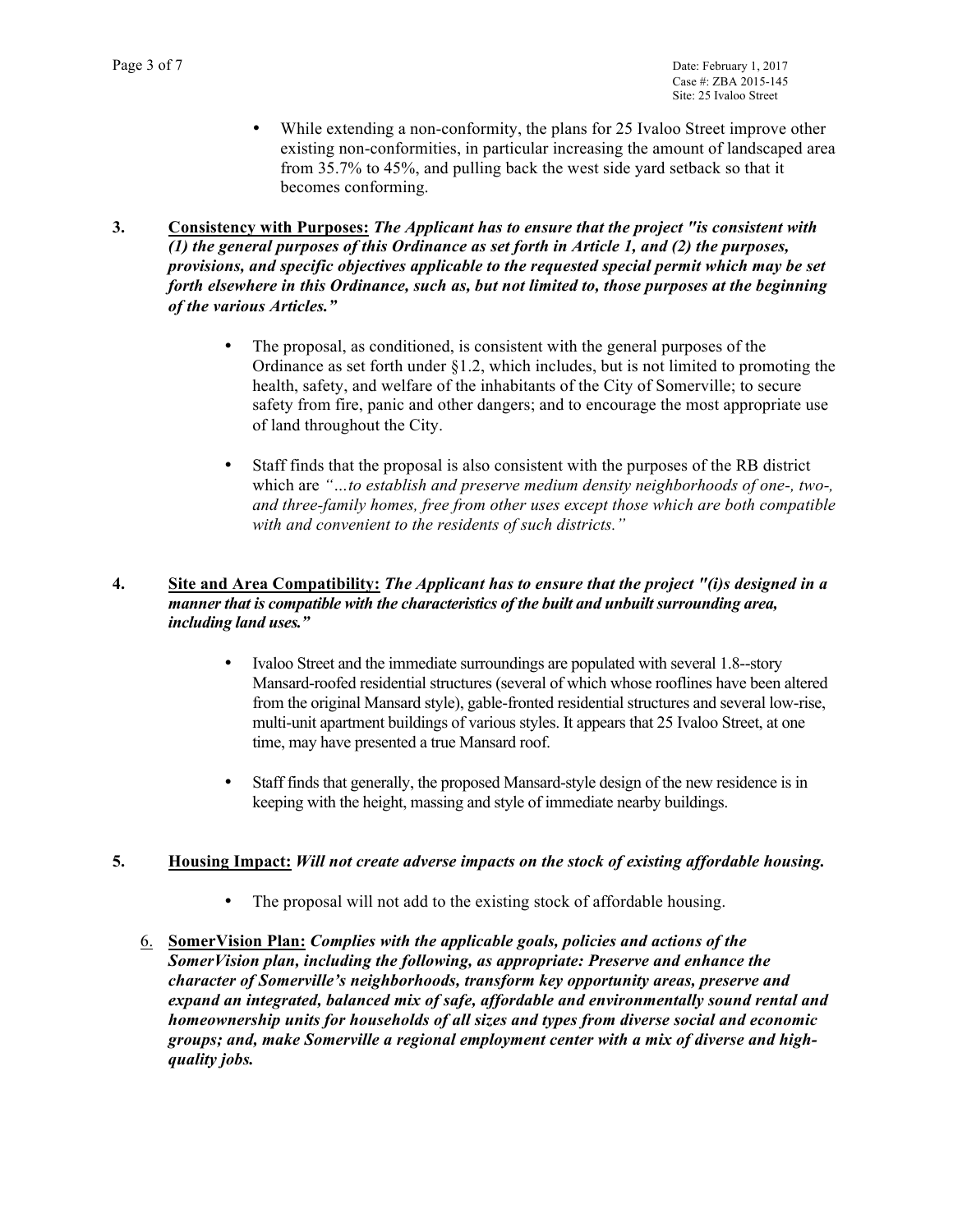• The proposal provides two spaces of off-street parking, decreasing potential parking congestion on a City street.

# **III. RECOMMENDATION**

### **Special Permit under §4.4.1**

Based on the materials submitted by the Applicant, the above findings and subject to the following conditions, the Planning Staff recommends **CONDITIONAL APPROVAL** of the requested **SPECIAL PERMIT.** 

The recommendation is based upon a technical analysis by Planning Staff of the application material based upon the required findings of the Somerville Zoning Ordinance, and is based only upon information submitted prior to the public hearing. This report may be revised or updated with new recommendations, findings and/or conditions based upon additional information provided to the Planning Staff during the public hearing process.

| #                   | Condition                                                                                                                                                                                                                                                                                                                                                                                                       |                                                                                                                            | Timeframe<br>for<br>Compliance | <b>Verified</b><br>(initial) | <b>Notes</b> |
|---------------------|-----------------------------------------------------------------------------------------------------------------------------------------------------------------------------------------------------------------------------------------------------------------------------------------------------------------------------------------------------------------------------------------------------------------|----------------------------------------------------------------------------------------------------------------------------|--------------------------------|------------------------------|--------------|
| 1<br>$\overline{2}$ | Approval is to demolish and re-build a single-family<br>structure with two off-street parking spaces                                                                                                                                                                                                                                                                                                            |                                                                                                                            | BP/CO                          | ISD/Plng.                    |              |
|                     | Date (Stamp Date)                                                                                                                                                                                                                                                                                                                                                                                               | <b>Submission</b>                                                                                                          |                                |                              |              |
|                     | December 5, 2016                                                                                                                                                                                                                                                                                                                                                                                                | Initial application<br>submitted to city clerk's<br>office                                                                 |                                |                              |              |
|                     | ANY changes to the approved plans, other than those<br>changes made specifically to conform with the conditions<br>below, must first be submitted to the Planning Division to<br>determine whether or not they are <i>de minimis</i> in nature or<br>whether they require review by the SPGA.                                                                                                                   |                                                                                                                            |                                |                              |              |
|                     | The Applicant shall be required to demonstrate that the<br>project plans meet the current City of Somerville<br>stormwater policy. Utility, grading, and drainage plans must<br>be submitted to the Engineering Department for review                                                                                                                                                                           |                                                                                                                            | <b>BP</b>                      | Eng/ISD                      |              |
| $\overline{4}$      | and approval before a building permit will be issued.<br>The Applicant must contact the Engineering Department to<br>coordinate the timeline for cutting or opening the street<br>and/or sidewalk for utility connections or other<br>construction. There is a moratorium on opening streets from<br>November $1st$ to April $1st$ and there is a list of streets that<br>have additional opening restrictions. |                                                                                                                            | <b>BP</b>                      | Eng/ISD                      |              |
| 5                   | The Applicant shall present their electrical plan to lights and<br>lines/wiring for their review and approval prior to the<br>issuance of a Building Permit.                                                                                                                                                                                                                                                    |                                                                                                                            | <b>BP</b>                      | Wiring/ISD                   |              |
| 6                   | with a plan for construction traffic management for that<br>division's review and approval prior to the issuance of a<br>construction equipment                                                                                                                                                                                                                                                                 | The Applicant shall provide the Traffic & Parking Division<br>building permit. This plan will include delivery windows for | $\overline{BP}$                | T&P / ISD                    |              |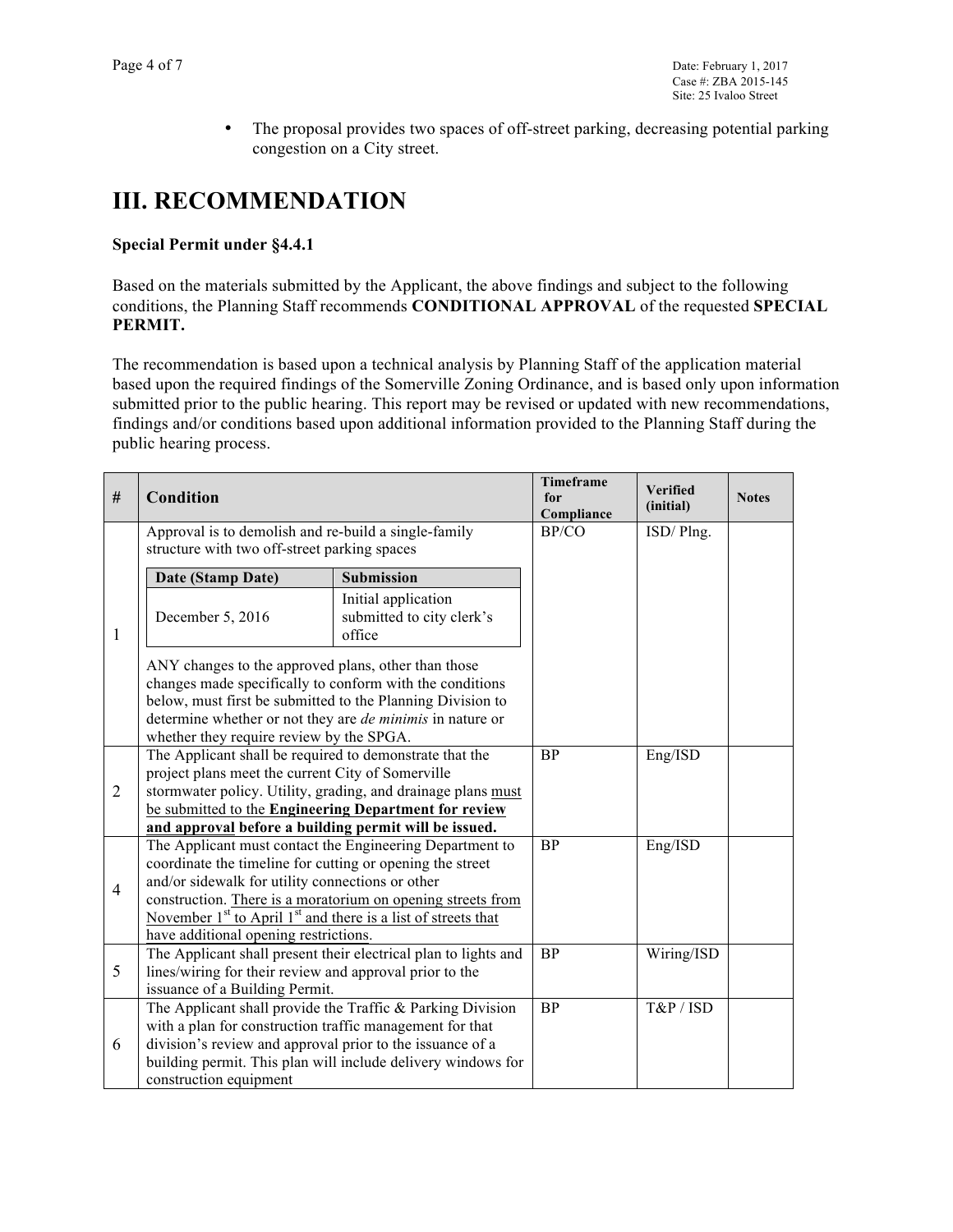| $\overline{7}$ | The Applicant shall file a demolition plan with the                                                                        | Demo                   | <b>ISD</b> |         |
|----------------|----------------------------------------------------------------------------------------------------------------------------|------------------------|------------|---------|
|                | Inspectional Services Division (ISD) for their review and                                                                  | Permit/BP              |            |         |
|                | approval prior to any demolition or building permits being                                                                 |                        |            |         |
|                | issued.                                                                                                                    |                        |            |         |
|                | <b>Construction Impacts</b>                                                                                                |                        |            |         |
| 8              | The applicant shall post the name and phone number of the                                                                  | During                 | <b>ISD</b> |         |
|                | general contractor and all sub-contractors at the site                                                                     | Construction           |            |         |
|                | entrance where it is visible to people passing by.                                                                         |                        |            |         |
|                | For the convenience of and respect for the neighborhood,                                                                   | During                 | <b>ISD</b> |         |
|                | during the construction phase, construction work shall not                                                                 | Construction           |            |         |
| 9              | begin prior to 7:30am and shall finish no later than 5pm                                                                   |                        |            |         |
|                | Monday through Friday. There shall be no construction or                                                                   |                        |            |         |
|                | construction-related work performed on weekends.                                                                           |                        |            |         |
| 10             | Deliveries to the construction site shall be limited to 9am to                                                             | During<br>Construction | ISD/T&P    |         |
|                | 3pm so as not to interfere with the comings and goings of<br>neighborhood residents during peak commute times.             |                        |            |         |
|                |                                                                                                                            | Cont./perpetua         | Plng.      | Deed    |
|                |                                                                                                                            | L                      |            | submit  |
|                |                                                                                                                            |                        |            | ted &   |
| 11             | Approval is subject to the Applicant's and/or successor's                                                                  |                        |            | applica |
|                | right, title and interest in the property.                                                                                 |                        |            | tion    |
|                |                                                                                                                            |                        |            | formed  |
|                |                                                                                                                            |                        |            | signed  |
|                | The Applicant shall, at their expense, replace any existing                                                                | CO                     | DPW/ISD    |         |
|                | equipment (including, but not limited to street sign poles,                                                                |                        |            |         |
|                | signs, traffic signal poles, traffic signal equipment, wheel                                                               |                        |            |         |
| 12             | chair ramps, granite curbing, etc.) and the entire sidewalk                                                                |                        |            |         |
|                | immediately abutting the subject property if damaged as a                                                                  |                        |            |         |
|                | result of construction activity. All new sidewalks and                                                                     |                        |            |         |
|                | driveways must be constructed to DPW standard.                                                                             |                        |            |         |
|                | All construction materials and equipment shall be stored                                                                   | During                 | T&P        |         |
|                | onsite. If occupancy of the street layout is required, such                                                                | Construction           |            |         |
| 13             | occupancy must be in conformance with the requirements of                                                                  |                        |            |         |
|                | the Manual on Uniform Traffic Control Devices and the                                                                      |                        |            |         |
|                | prior approval of the Traffic and Parking Division must be<br>obtained.                                                    |                        |            |         |
| Design         |                                                                                                                            |                        |            |         |
|                | The Applicant shall provide material samples for siding,                                                                   | CO                     | ISD/Plng   |         |
|                |                                                                                                                            |                        |            |         |
|                | trim, windows, and doors to Planning Staff for review and<br>approval prior to construction and prior to the issuance of a |                        |            |         |
|                | building permit. Planning Staff shall have final                                                                           |                        |            |         |
| 14             | determination and approval over all materials used on the                                                                  |                        |            |         |
|                | exterior of 25 Ivaloo Street. Lighting styles, location and                                                                |                        |            |         |
|                | design, along with roofing/gutter samples shall also be                                                                    |                        |            |         |
|                | provided for Staff approval.                                                                                               |                        |            |         |
|                | No vinyl material shall be used for exterior trim, siding,                                                                 |                        |            |         |
| 15             | railings, or the like.                                                                                                     |                        |            |         |
| 16             | All windows shall be two-over-one with dark sash, dark                                                                     |                        |            |         |
|                | mullions and dark spacers. Mullions (grids) shall be applied                                                               |                        |            |         |
|                | to the glass or shall be true divided lite. No between-glass                                                               |                        |            |         |
|                | grids shall be allowed.                                                                                                    |                        |            |         |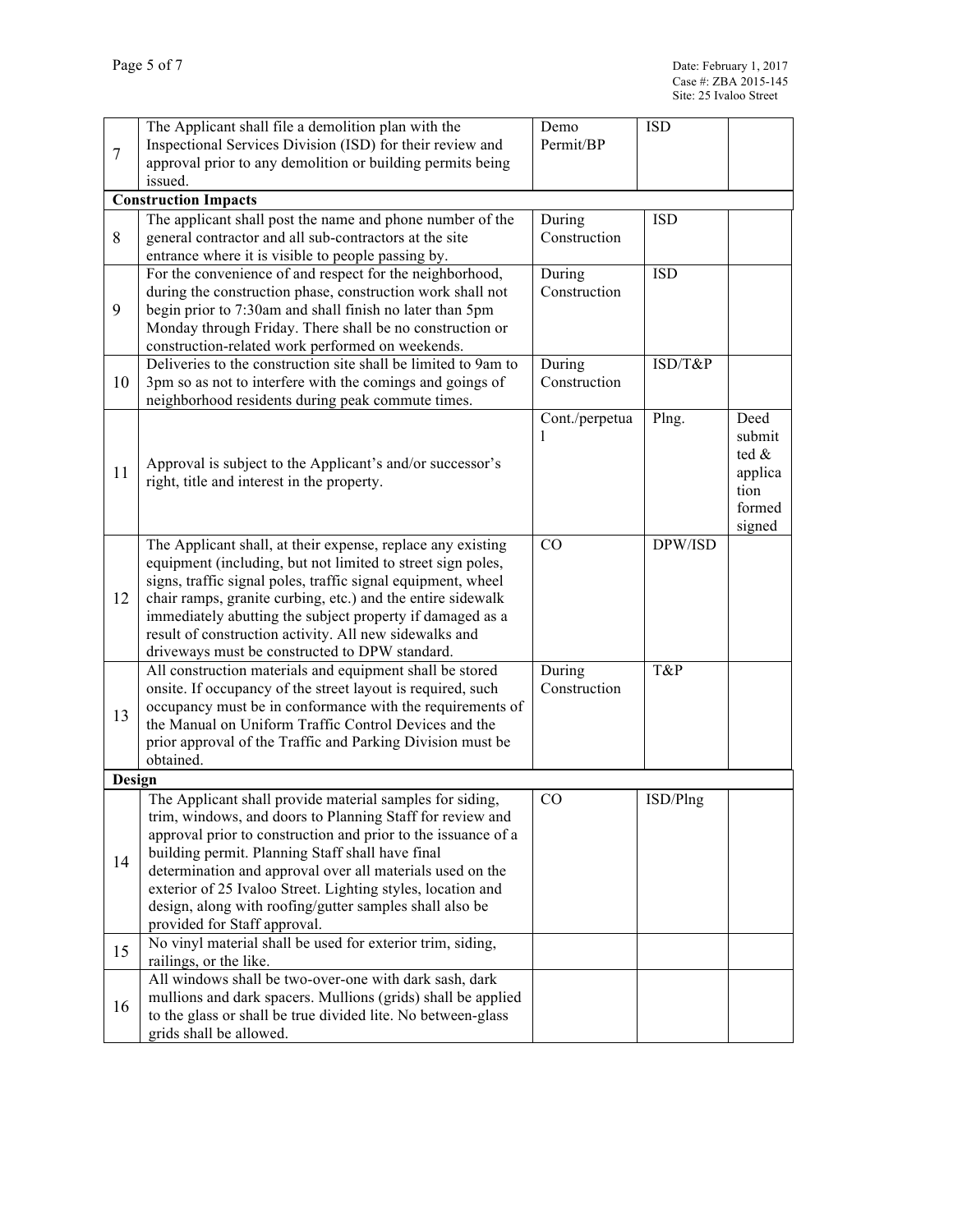|                      |                                                                                                           | CO                          | ISD/Plng              |  |
|----------------------|-----------------------------------------------------------------------------------------------------------|-----------------------------|-----------------------|--|
| 17                   | Any vents or pipes exiting the house shall be either                                                      |                             |                       |  |
|                      | wrapped or painted to match the color of the house portion                                                |                             |                       |  |
|                      | from which they protrude.                                                                                 |                             |                       |  |
|                      |                                                                                                           |                             |                       |  |
|                      |                                                                                                           |                             |                       |  |
| 18                   | All exterior lighting on the site shall be downcast and shall                                             | Final sign off              | Wiring                |  |
|                      | not, in any way, spill onto abutting properties.<br>The structure shall be clad in wood clapboarding or a | / Perpetual<br>CO/Perpetual | Inspector<br>ISD/Plng |  |
|                      | cementitious material first reviewed and approved by                                                      |                             |                       |  |
| 19                   | Planning Staff prior to installation. Vinyl siding shall not                                              |                             |                       |  |
|                      | be permitted on this structure.                                                                           |                             |                       |  |
|                      | All trim, decking, and the like shall be of wood or a                                                     | CO/Perpetual                | ISD/Plng              |  |
| 20                   | composite material first reviewed and approved by                                                         |                             |                       |  |
|                      | Planning Staff prior to installation.                                                                     |                             |                       |  |
|                      | All windows shall be two-over-two with a dark sash, dark                                                  | <b>BP</b> initial           | ISD/Plng              |  |
|                      | spacers and dark grids (mullions). Grids shall be applied to                                              | review $/$                  |                       |  |
|                      | the exterior of the glass. No between-glass grids shall be                                                | CO final                    |                       |  |
|                      | allowed. Windows shall not present a mirrored or reflective                                               | review                      |                       |  |
| 21                   | quality in any way and shall not be tinted. Windows are                                                   |                             |                       |  |
|                      | close to the lot line will meet building code requirements by                                             |                             |                       |  |
|                      | being either blind windows – designed to appear as                                                        |                             |                       |  |
|                      | windows – or being fire rated, inoperable windows. Review                                                 |                             |                       |  |
|                      | of fire-rated windows required by ISD prior to installation.                                              |                             |                       |  |
|                      | The Mansard roof shall be constructed so as to present                                                    | CO                          | ISD/Plng              |  |
|                      | correct historical proportions to this roof shape. The slope                                              |                             |                       |  |
| 22                   | of the roof, and its materials, shall be subject to staff review                                          |                             |                       |  |
|                      | and approval. The sides of the Mansard roof shall present                                                 |                             |                       |  |
|                      | historically-appropriate proportions and curvature.                                                       |                             |                       |  |
| <b>Site</b>          |                                                                                                           |                             |                       |  |
| 23                   | Pervious pavers or pea stone shall be used for the driveway.                                              | $\rm CO$                    | ISD/Plng              |  |
|                      | Asphalt shall not be allowed on this site.                                                                |                             |                       |  |
|                      | Since the entire property is being overhauled, a full                                                     | CO                          | ISD/Plng              |  |
| 24                   | landscaping plan must be submitted to Planning Staff for                                                  |                             |                       |  |
|                      | their review and approval prior to installation of plantings<br>and hardscape.                            |                             |                       |  |
|                      | All mechanical equipment shall be screened with evergreen                                                 | CO/Perpetual                | ISD/Planni            |  |
| 25                   | vegetation (no arborvitae). Planning Staff shall approve                                                  |                             |                       |  |
|                      | vegetative screening prior to installation.                                                               |                             | ng                    |  |
|                      | All trash and recycle areas shall be screened with cedar                                                  | CO/Perpetual                | ISD/Planni            |  |
|                      | wood lattice or similar screening. Planning Staff shall                                                   |                             | ng                    |  |
| 26                   | approve such screening. No dumpsters shall be permitted                                                   |                             |                       |  |
|                      | on site (after the construction period is complete).                                                      |                             |                       |  |
|                      | Because of its corner location, all fencing used on road                                                  | BP/perpetual                | Plng/ISD              |  |
|                      | frontage shall be no taller than 3.5 feet. Fencing shall be                                               |                             |                       |  |
|                      | made of wood or metal, the materials and design of which                                                  |                             |                       |  |
| 27                   | shall be submitted to Planning Staff for their review and                                                 |                             |                       |  |
|                      | approval prior to installation. No vinyl fencing shall be                                                 |                             |                       |  |
|                      | permitted. Shrub hedges may be used, but only if they are                                                 |                             |                       |  |
|                      | perpetually trimmed to be no more than 3.5 feet in height.                                                |                             |                       |  |
| <b>Public Safety</b> |                                                                                                           |                             |                       |  |
| 28                   | The Applicant and/or Owner(s) shall meet the Fire                                                         | CO                          | FP                    |  |
|                      | Prevention Bureau's requirements.                                                                         |                             |                       |  |